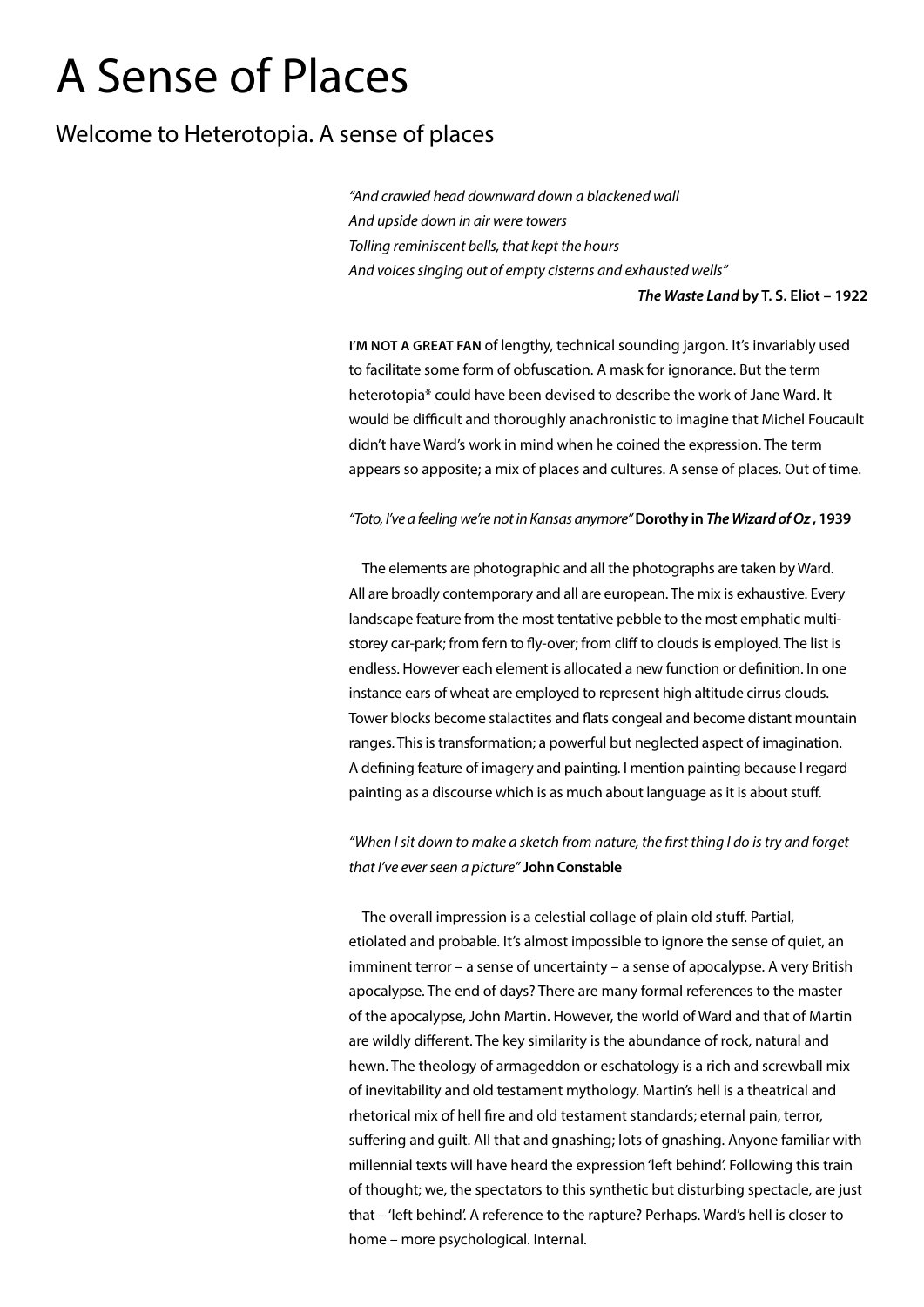#### *"It's heaven – isn't it?"* **Airman,** *A Matter of Life and Death***, 1946**

The most incongruous thing about looking at Ward's work is the realisation that although the components are themselves the building blocks of landscape, they've been allocated a new function. They've become small and familiar fragments of other places and other times. This exquisite and distant Airfix\*\* grey world appeals to our sense of wonder and our memories of not only Airfix but Minic\*\*\*, Triang and Hornby Dublo. The colour is mimetic and as such appears utilitarian. The miniature holds a particular place in our culture. It's not because we have toys and models as children but more importantly museums used dioramas as educational aids and no summer holiday was complete without a visit to a model village – two of the most charming nouns in one sentence. This isn't nostalgia, it's something 'hard wired'; something that involves power and control. Ward's work is best described as a laminate. A laminate that employs layers of imagery bonded together by shared meaning. A mix of small but numerous uncertainties and ambiguities. Landscape and memory. Context is everything.

### *"For a philosopher there is more grass growing down in the valleys of silliness than up on the heights of cleverness"* **Ludwig Wittgenstein**

When I think of Jane Ward's work; contexts abound. I find myself overwhelmed by filmic references. The most immediate being Michael Powell and Emeric Pressburger's luminous masterpiece of 1946, *'A Matter of Life and Death'* because of it's monochromatic cardboard low-tech heaven. A heaven conjured from glass matts, balsa wood and vaseline. Now one woman sitting at a computer has more technology at her fingertips than the special effects departments of major studios like Rank\*\*\*\* or MGM, even in the post-war period. Ward's work and the 1946 film seem to address the fantastic in a robust and matter of fact way that appears 'British'. The drama is implicit. It's in the grammar. The still small world of 'work-a-day' surrealism. Apocalypse – what apocalypse? This is the kind of magic that demands contemplation and reflection, not faith.

*"Where the Northern Ocean, in vast whirls, Boils around the naked, melancholy Isles, Of farthest Thule; and the Atlantic surge Pours away the stormy Hebrides"* **Jane Eyre\*\*\*\*\* by Charlotte Bronte, 1847**

Space in Ward's images is ambiguous and indeterminate. It isn't space – but spaces. These spaces illuminate the ideas of theoretical physicists like Hugh Everett and writers like Olaf Stapleton. It was Everett who first postulated the 'many worlds interpretation'; what's more usually referred to as parallel universes. Stapleton's classic novel *'Starmaker'* is an account of expanded conscience rather than conventional space travel. *Starmaker* is regarded not only as an innovative work of literature but one of the first science fantasy novels. It's the same in Ward's world; parallel worlds and worm holes are a possibility. Here is now there and up is the new down. It's like all intelligent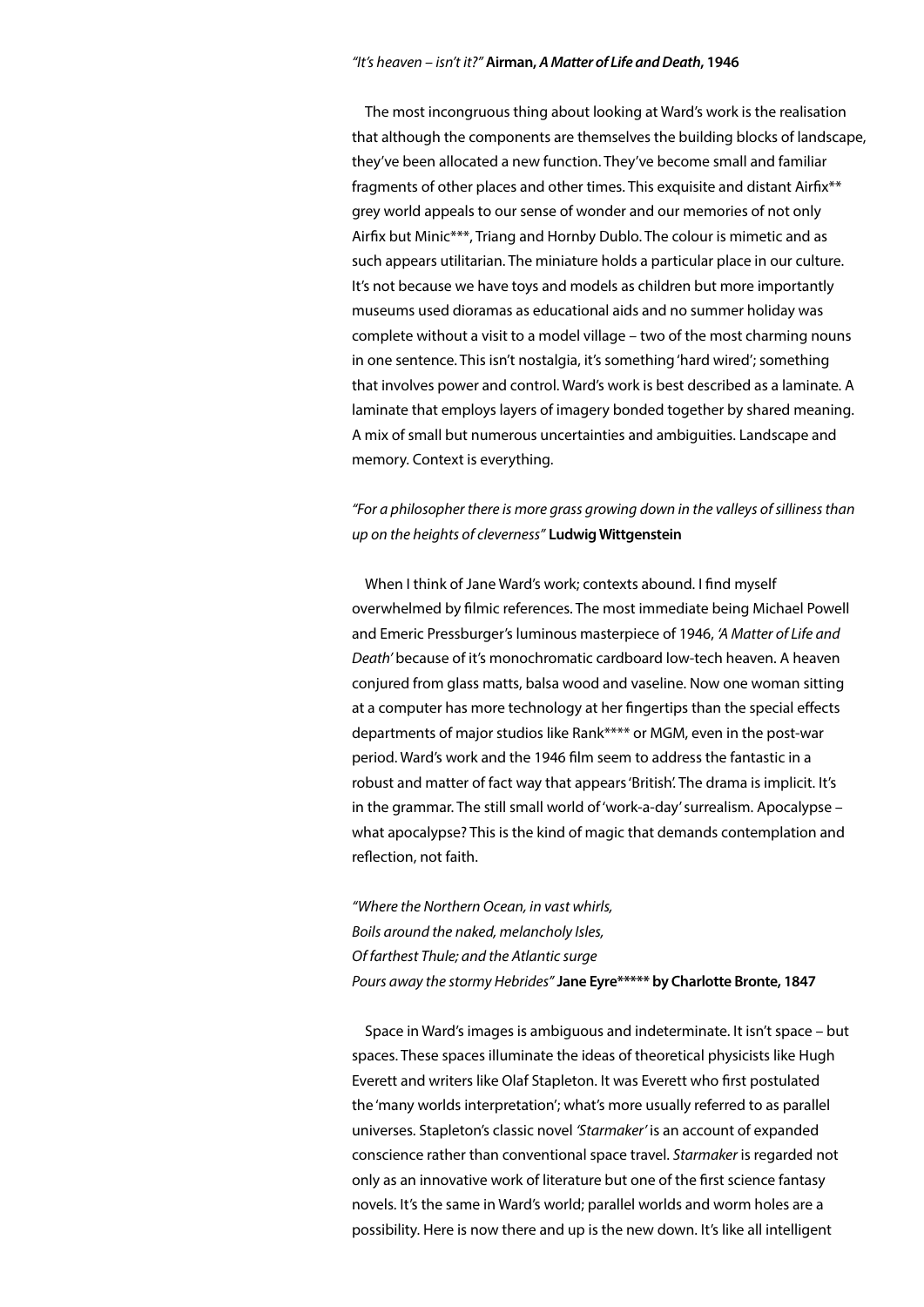landscape images; what for centuries was a state of affairs is now a state of mind. You get the sense that contemporary and rather esoteric theories of time and space could be visualised. We're all familiar with the term 'black hole'. Ward seems to be asking us to embrace the idea of a white hole.

#### *"I'm tired of you positing alternative realities"*

#### **Marge during an argument with Homer – The Simpsons**

One of Britains most defining landscape paintings, *'Entrance to a Country Lane of 1939'* by Graham Sutherland has what can only be described as a hole in the middle. A compositional convention since Poussin and Claude. Likewise Ward's work has a hole or similar space at the centre of most images. This space seems to function like an exit or a way through this familiar but alien world. A portal or a stargate perhaps? The references to science fiction and gaming culture abound; the god-like overview, the distant miasma and the model railway sense of scale conspire to keep us apart. The illusion is one of control.

#### *"Don't panic… don't panic…"*

**Ford Prefect – Hitch Hiker's Guide to the Universe – BBC Radio 4 – 1978**

Apart from time warps and cosmic projection the relationship between what we now call landscape and landscape painting isn't a straight forward matter. Since the beginning of the 15th. century the Dutch were using the term landskyp to describe a genre of painting that depicted the world without referring to antiquity, religion or overtly didactic subject matter. At this time what we now call landscape was referred to simply as the land. People didn't harbour aesthetic notions about their farms, fields and animals. This was imposed not grown. The term that defined a genre of painting would later be adopted to describe the land. The land became the landscape and because we named it – it became 'ours'. We got to name it and then loose it.

*"I've caught this magical landscape and it's the enchantment of it that I'm so keen to render. Of course lots of people will protest that it's quite unreal. But that's just too bad"*  **Claude Monet**

No discussion of Jane Ward's work would be complete without referring to the light. The landscape may be Ward's subject matter but her content is light. Light bathes these images and light fixes these images. Light is ubiquitous. Light as Ward uses it seems to be eroding these images. This erosion creates spaces. Not places but spaces. The sense of light is both euphoric and terrifying. Is it the end of time? Or the beginning? Ward's work breaches the grammar of the familiar. Definition is discreet yet ambiguous. This is achieved by the scrubbing and purging of the picture's surface. To the point where the weft and warp of the cotton duck becomes synonymous with the pixels. The image appears atomised – as if it had been erased. In this topsy-turvy world light misbehaves and gravity seems to have taken a holiday. Another reminder, if it were need, that pictorial space is fictive.